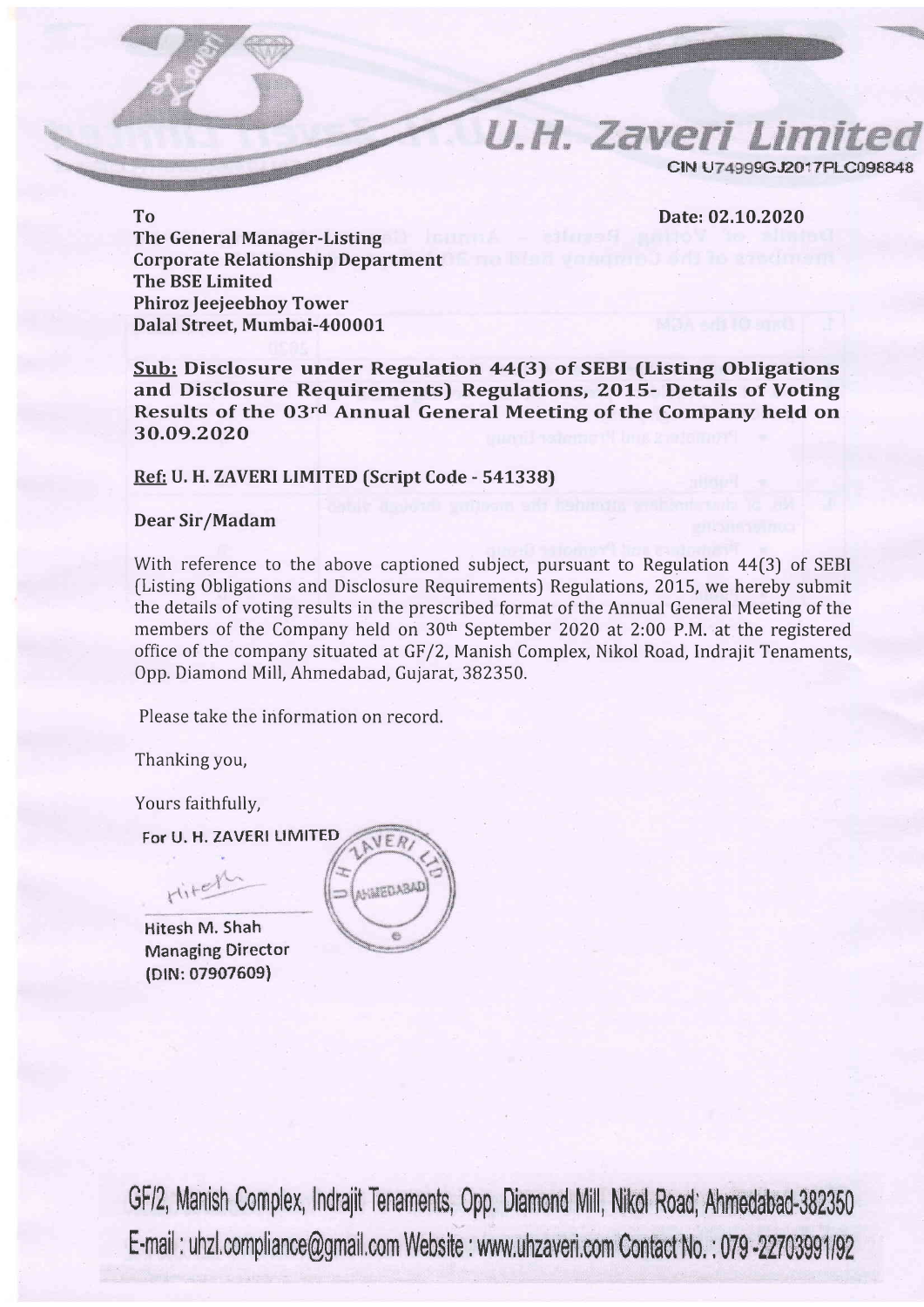

Details of Voting Results - Annual General Meeting of the members of the Company held on 30th September, 2020.

|    | Date Of the AGM                                                                 | 30th<br>September,<br>2020 |
|----|---------------------------------------------------------------------------------|----------------------------|
| 2. | Total number of shareholders on Book Closure                                    | 139                        |
| 3. | No. of shareholders present in the meeting either in<br>person or through proxy |                            |
|    | • Promoters and Promoter Group                                                  |                            |
|    | Public ·<br>$\bullet$                                                           |                            |
| 4. | No. of shareholders attended the meeting through video<br>conferencing          |                            |
|    | <b>Promoters and Promoter Group</b><br>$\bullet$                                |                            |
|    | Public                                                                          |                            |

GF/2, Manish Complex, Indrajit Tenaments, Opp. Diamond Mill, Nikol Road; Ahmedabad-382350 E-mail : uhzl.compliance@gmail.com Website : www.uhzaveri.com Contact No. : 079-22703991/92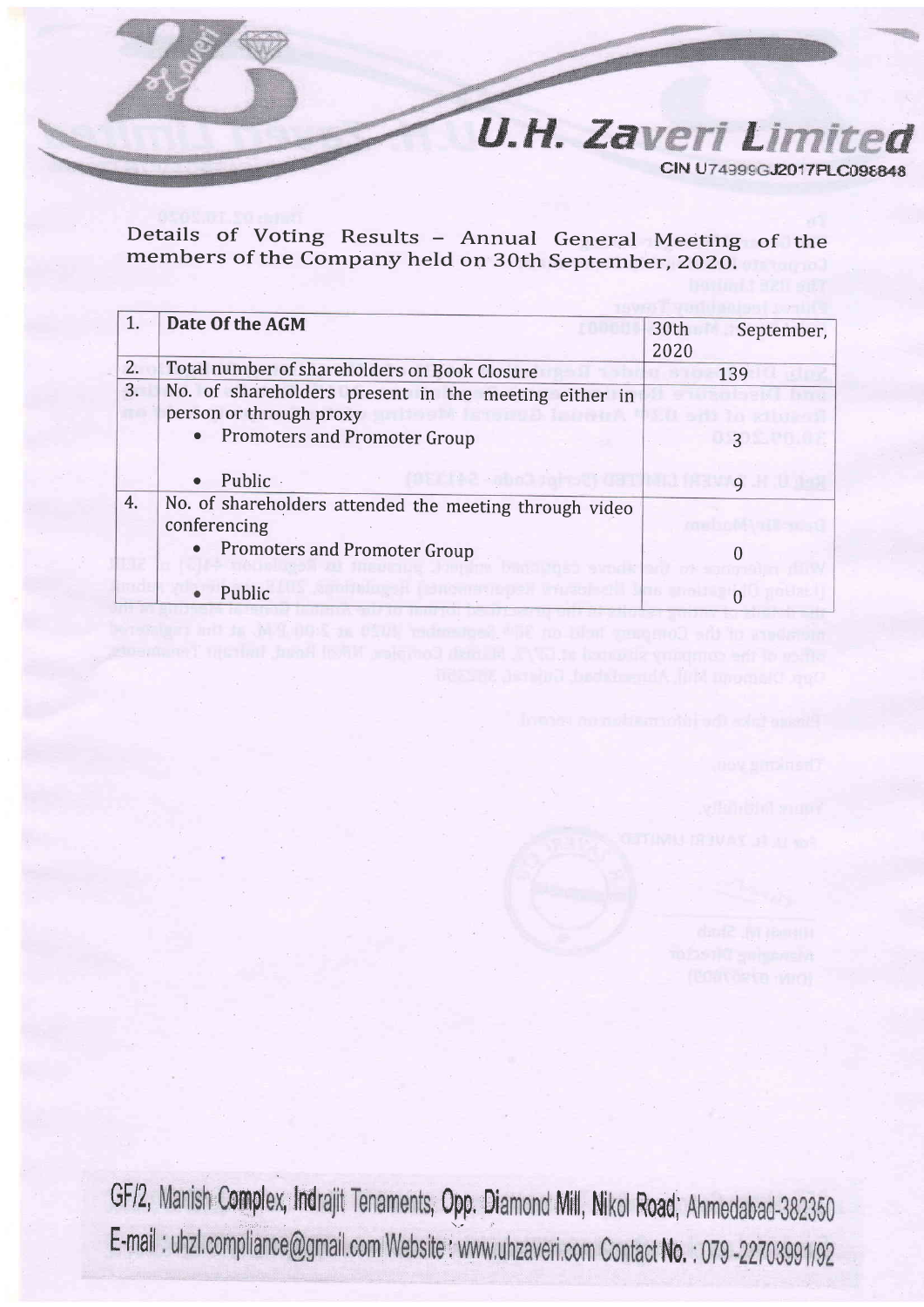U.H. Zaveri CIN U74999GJ2017PLC098848

*I imit* 

**Agenda Wise** 

Agenda wise details of voting are as under:

## **Resolution No. 1: As an Ordinary Resolution**

1. To receive, consider and adopt the audited Financial Statements of the Company for the financial year ended on 31st March, 2020, together with reports of the Board and Auditors thereon.

| <b>Resolution Required: (Ordinary/Special)</b>                              |                                    |                                                  |                                                   |                                                                                               |                                                   | <b>Ordinary</b>                                  |                                                                           |                                                                                      |
|-----------------------------------------------------------------------------|------------------------------------|--------------------------------------------------|---------------------------------------------------|-----------------------------------------------------------------------------------------------|---------------------------------------------------|--------------------------------------------------|---------------------------------------------------------------------------|--------------------------------------------------------------------------------------|
| Whether promoter/ promoter group are interested in the Agenda / resolution? |                                    |                                                  |                                                   |                                                                                               |                                                   | N <sub>O</sub>                                   |                                                                           |                                                                                      |
| Category                                                                    | Mode<br><b>Of</b><br><b>Voting</b> | No.<br><b>Of</b><br>shares<br><b>Held</b><br>(1) | No.<br><b>Of</b><br><b>Votes</b><br>Polled<br>(2) | % Of Votes<br><b>Polled</b><br>on<br>outstanding<br><b>Shares</b><br>$(3)=$ [<br>$(2)/(1)]^*$ | No.<br><b>Of</b><br>$Votes - in$<br>Favour<br>(4) | No. Of<br>Votes -<br>in<br><b>Against</b><br>(5) | % of votes in<br>Favour<br>on<br>votes polled<br>$(6)=[(4)/(2)]^*$<br>100 | % of votes in<br><b>Against</b><br>on<br>votes<br>polled<br>$(7)=[(5)/(2)]^*$<br>100 |
| Promoter                                                                    | E-Voting                           |                                                  | $\Omega$                                          | 100<br>$\overline{0}$                                                                         | $\Omega$                                          | $\Omega$                                         | $\Omega$                                                                  | $\mathbf{0}$                                                                         |
| and<br>promoter                                                             | Poll/Show<br>of Hands              | 38,99,679                                        | 38,99,679                                         | 100.00                                                                                        | 38,99,679                                         | $\mathbf{0}$                                     | 100.00                                                                    | $\mathbf{0}$                                                                         |
| group                                                                       | Postal<br>ballot(if<br>applicable) |                                                  | $\overline{0}$                                    | $\overline{0}$                                                                                | $\mathbf{0}$                                      | $\overline{0}$                                   | $\overline{0}$                                                            | $\mathbf{0}$                                                                         |
| Public                                                                      | E-Voting                           | $\overline{0}$                                   | $\mathbf{0}$                                      | $\mathbf 0$                                                                                   | $\mathbf{0}$                                      | $\mathbf{0}$                                     | $\mathbf{0}$                                                              | $\overline{0}$                                                                       |
| Institution                                                                 | Poll/Show<br>of Hands              |                                                  | $\mathbf{0}$                                      | $\boldsymbol{0}$                                                                              | $\mathbf 0$                                       | $\mathbf{0}$                                     | $\theta$                                                                  | $\mathbf{0}$                                                                         |
|                                                                             | Postal<br>ballot(if<br>applicable) |                                                  | $\overline{0}$                                    | $\overline{0}$                                                                                | $\overline{0}$                                    | $\overline{0}$                                   | $\mathbf{0}$                                                              | $\overline{0}$                                                                       |
| Public<br>$\overline{\phantom{0}}$                                          | E-Voting                           |                                                  | $\mathbf{0}$                                      | $\theta$                                                                                      | $\Omega$                                          | $\mathbf{0}$                                     | $\Omega$                                                                  | $\overline{0}$                                                                       |
| Non-<br>Institution                                                         | Poll/Show<br>of Hands              | 22,16,721                                        | 11,40,000                                         | 51.43                                                                                         | 11,40,000                                         | $\mathbf{0}$                                     | 100.00                                                                    | $\mathbf{0}$                                                                         |
|                                                                             | Postal<br>ballot(if<br>applicable) |                                                  | $\overline{0}$                                    | $\theta$                                                                                      | $\Omega$                                          | $\mathbf{0}$                                     | $\Omega$                                                                  | $\overline{0}$                                                                       |
| <b>Total</b>                                                                |                                    | 61,16,400                                        | 50,39,679                                         | 82.39                                                                                         | 50,39,679                                         | $\bf{0}$                                         | 100.00                                                                    | $\bf{0}$                                                                             |

GF/2, Manish Complex, Indrajit Tenaments, Opp. Diamond Mill, Nikol Road; Ahmedabad-382350 E-mail: uhzl.compliance@gmail.com Website: www.uhzaveri.com Contact No.: 079-22703991/92